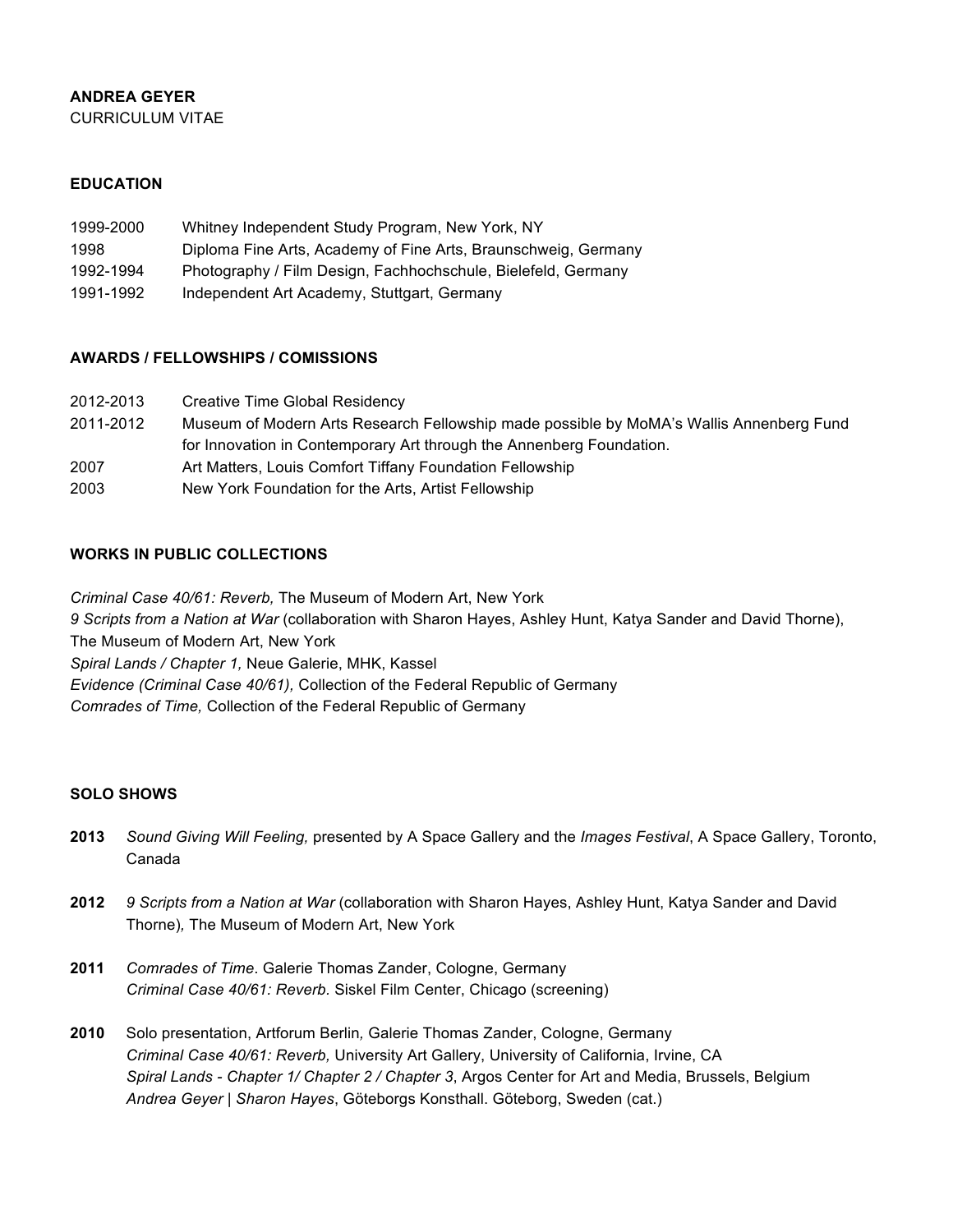- **2009** *Andrea Geyer | Sharon Hayes*, Kunstmuseum St. Gallen, St. Gallen, Switzerland (cat.)
- **2008** *9 Scripts from a Nation at War* (collaboration with Sharon Hayes, Ashley Hunt, Katya Sander and David Thorne), REDCAT (Roy and Edna Disney/Calarts Theater), Los Angeles, CA *Andrea Geyer: Spiral Lands / Chapter 1*, Galerie Thomas Zander, Cologne, Germany *The past never changes*, Galerie Hohenlohe, Vienna *9 Scripts from a Nation at War* (collaboration with Sharon Hayes, Ashley Hunt, Katya Sander and David Thorne), TATE Modern, London, Great Britain
- **2005** *Spiral Lands, A reading.* Free Space, Chelsea Hotel, New York (curated by Dean Daderko) *Citizenship: Changing Conditions*, IASPIS, Stockholm, Sweden
- **2004** *Parallax*. Kunstverein St. Gallen im Katharinen, St. Gallen, Switzerland *Meaning is what hides the instability of one's position* (with Katya Sander), Kunstmuseum Esbjerg. Esbjerg, Denmark (cat.)
- **2003** *Secession*, Vienna, Austria (cat.)
- **2002** *Cambio de Lugar\_Change of Place* (with Sharon Hayes), Galerie Signal, Malmö, Sweden *o.T. Raum für aktuelle Kunst*, Luzern, Switzerland *Ortswechsel* (with Sharon Hayes), Plattformen and Galerie Paula Böttcher, Berlin, Germany
- **2001** *Fantasies are feelings given form, Don't worry, they are safe if understood*. Parlour Projects. Brooklyn, NY *Information Upon Request,* Galerie Paula Böttcher, Berlin, Germany *Information Upon Request,* Galerie T-19. Vienna, Austria
- **2000** *Project space* (with Sharon Hayes)*,* P.S.1 Contemporary Art Center, Long Island City, NY *Cambio de Lugar\_Change of Place* (with Sharon Hayes)*,* La Panaderia, Mexico City, Mexico (curated by Michele Faguet)

### **SELECTED GROUP SHOWS**

**2013** FIAC (Foire Internationale d'Art Contemporain) CINÉPHÉMÈRE, Screening: *Insistence,* Paris, 2013. *Against Method: The Collection Seen by Gertrud Sandqvist*, Generali Foundation, Vienna Austria. *Decenter*: *An Exhibition on the Centenary of the 1913 Armory Show,* Abron Arts Center-Henry Street Settlement, New York, NY (cat.) [Traveled to: Luther W. Brady Art Gallery, George Washington University, Washington, D.C., 2013.] *Nur hier.* Ausstellungshalle der Bundesrepublik Deutschland, Bonn, Germany. cat.

**2012** *Stage It! (part one).* Stedelijk Museum Amsterdam, Netherlands. *Contours of the Common*. Centre for Contemporary Art Derry, Londonderry, Ireland. *Comrades of Time. Performance.* curated by Arika as part of the 2012 Whitney Biennial. Whitney Museum of American Art, New York *Habla*. Museo Nacional Centro de Arte Reina Sofía, Madrid, Spain. *Celebration of the Body #2: History of Art in the Age...,* University Lumière Lyon 2, Lyon, France *True Stories: Scripted Realities.* Govett-Brewster Art Gallery, New Zealand *ARIKA. Episode 3: Copying without Copying.* Tramway, Glasgow, Scotland.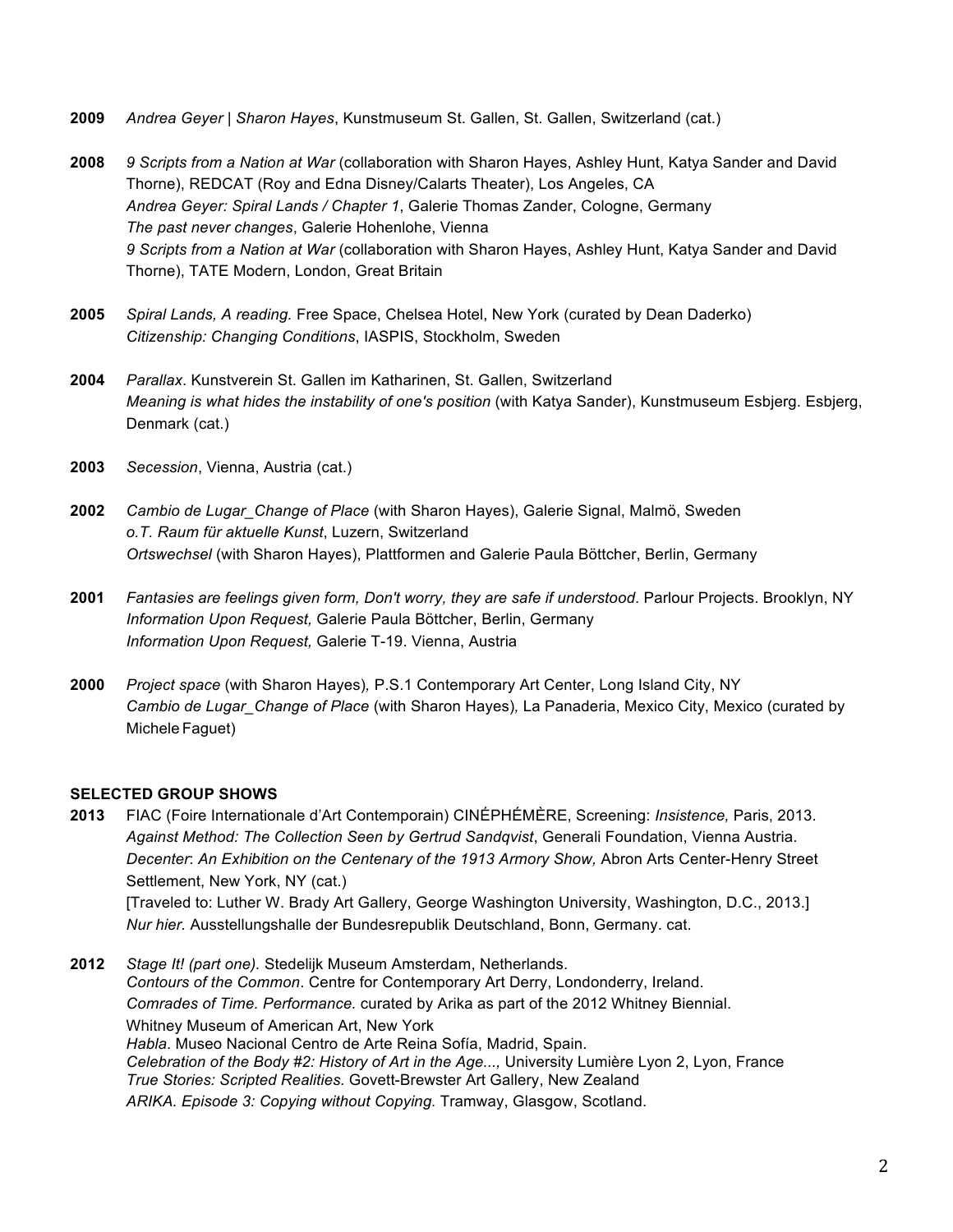*Space Set/Set Space.* collaboration with Sharon Hayes for her solo show at Whitney Museum of American Art, New York

*Infinite Repetition of Revolt.* collaboration with Josiah McElheny for "Josiah McElheny: Some pictures of the Infinite," The Institute of Contemporary Art, Boston

**2011** *Walking Forward-Running Past.* Art in General, New York *Back to the Future,* Kunstmuseum St. Gallen, St. Gallen, Switzerland *Kindred Spirits.* Galerie Peter Blum, New York *Cut*, Galerie Thomas Zander, Cologne, Germany *InSite: Art +Commemoration,* Lower Manhattan Cultural Council, New York, NY. *Push and Pull* (with Josiah McElheny), MuMOK, Vienna, Austria (curated by Barbara Clausen) *Push and Pull* (with Josiah McElheny), TATE Modern, London, Great Britain (curated by Barbara Clausen) *No man's Land,* Montehermoso Cultural Centre, Spain *Schon Wieder,* Kunstverein Medienturm, Graz, Austria *Where Do We Migrate To?*, Center for Art, Design and Visual Culture, University of Maryland, Baltimore, MD (curated by Niels Van Tomme)(cat.) [Traveled to: Sheila C. Johnson Design Center at Parsons, The New School for Design, NY, 2012; Contemporary Art Center, New Orleans, 2012, and Stanlee & Gerald Rubin Center for The Visual Culture at the University of Texas, El Paso, 2013.]

- **2010** *29 Bienal de São Paulo,* São Paulo, Brazil (cat.) *Bucharest Biennale 4*, Bucharest, Romania (curated by Felix Vogel) (cat.) *Behind the Fourth Wall,* Fictitious Lives – Lived Fictions, Generali Foundation, Vienna, Austria *50 Artists Photograph The Future,* Higher Pictures, New York (curated by Dean Daderko) *First Nations / Second Nature.* SFU Contemporary Arts, Audain Gallery, Simon Fraser University School for the Contemporary Arts, Vancouver, British Columbia, Canada (curated by Candice Hopkins) *Where Everything Is Yet to Happen*. Banja Luka, Bosnia-Herzegovina *Nobody's Property: Art, Land, Space, 2000-2010*, Princeton University Art Museum, NJ (curated by Kelly Baum) *To the Citizens,* Serralves Museum, Porto. Portugal (cat.) *Go West,* Salt Lake Art Center, Salt Lake City, UT *Those Who Control the Past Command the Future – Those Who Command the Future Conquer the Past,*  Signal, Sweden
- **2009** *AVANT-GUIDE TO NYC: Discovering Absence,* Apex Art, New York (curated by Sandra Skurvida) *FREE AS AIR AND WATER,* The Cooper Union School of Art, New York *Heaven. Athens Biennal,* "World Question Center", Athens (curated by Chus Martinez) (cat.) *Everything Has a Name or the Potential to be Named,* Gasworks, London, Great Britain *Still / Moving / Still,* Photofestival Knooke, Netherlands *Passages: Revisiting Histories*, Provisions Learning Project, Washington DC *Drifting Histories,* Hessel Museum, Bard College, Annandale-on-Hudson, NY (curated by Anais Lellouche)
- **2008** *When Absence Becomes Presence,* Washington Project for the Arts, Washington DC *T2-50 Moons of Saturn, Torino Triennale*, Castello di Rivoli Museo d'Arte Contemporanea, Torino, Italy (curated by Daniel Birnbaum)

*Zones of Conflict,* Pratt Manhattan Gallery, New York (curated by TJ Demos) *2 x [ ( 2 x 20) + (2 x 2) ] + 2 = X x (desperately) trying to figure out the world,* Mai 36 Galerie, Zürich,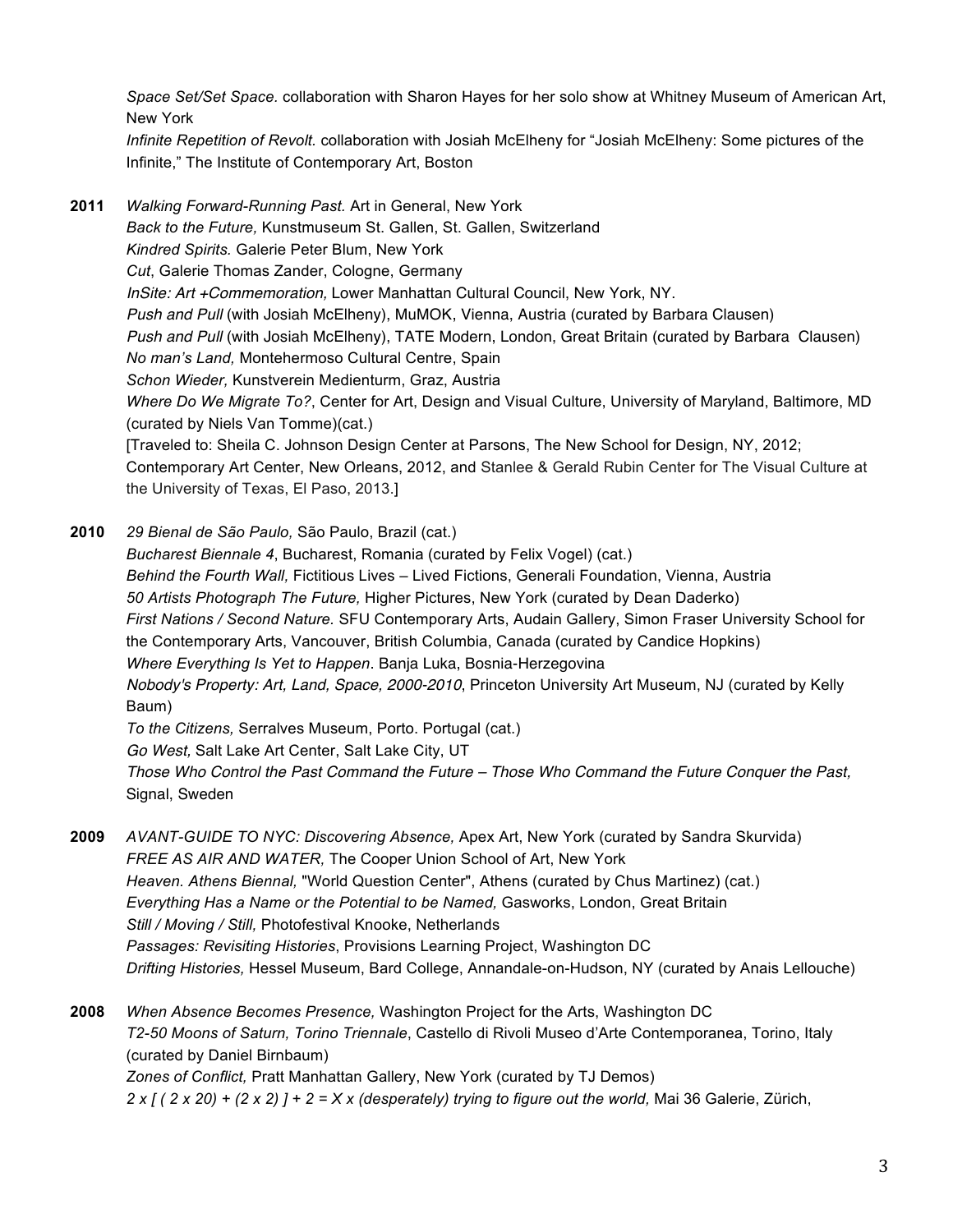Switzerland and Brooke Alexander Gallery, New York (curated by Konrad Bitterli) *Ours: Democracy in the Age of Branding,* Sheila C. Johnson Design Center, Organized by Parsons The New School for Design and The Vera List Center for Art and Politics, New York (curated by Carin Kuoni) *The Activist Impulse: Women & Their Work*, Austin, TX (curated by Regine Basha) *Zagreb Queer Festival,* Zagreb, Croatia (organized by Leonida Kovac) *The Greenroom: Reconsidering the Documentary and Contemporary Art,* CCS Galleries and Hessel Museum of Art, Bard College, Annandale-on-Hudson, NY (curated by Maria Lind) *Field Work 1,* Smart Project Space, Amsterdam, Netherlands *War Stories,* Sandra and David Bakalar Gallery, Mass Art, Boston, MA *Headlines & Footnotes,* Henie Onstad Kunstsenter, Oslo, Norway *"Do not do anything," Civil and Social Disobedience at the Interfaces between Art, Radical Politics, and Nicht Alles Tun*, Galerie IG Bildende Kunst, Vienna, Austria and Kunstraum emyt, Berlin, Germany

- **2007** *Spatial Justice,* Los Angeles Contemporary Exhibitions, Los Angeles, CA *Brave Lonesome Cowboy,* Kunstmuseum St. Gallen, St. Gallen, Switzerland (cat.) *documenta12*, Kassel, Germany *Exile of the Imaginary. Politics / Aesthetics / Love*, Generali Foundation, Vienna, Austria (curated by Juli Carson)
- **2006** *Open Space,* Art Köln, Cologne, Germany *The Look of Law*, University Art Gallery, University of California, Irvine, CA (screening) *Knowing you, Knowing me,* Camera Austria, Kunsthaus Graz, Austria *Cooling Out. On the paradox of feminism* (with Sharon Hayes), Kunsthaus Baselland, Basel, Switzerland; Kunstraum, Lüneburg, Germany; Lewis Glucksman Gallery, University College, Cork, Ireland *If a cat gives birth to kittens in an oven, are they kittens or biscuits?* Roebling Hall, Brooklyn, NY (curated by Dan Daderko) *Re\_dis\_trans. Voltage of Relocation and Displacement,* Apex Art, New York (curated by Aniko Erdosi) *When Artist Say We,* Artists Space, New York *Low-Intensity Conflict,* Swiss Institute of Contemporary Art, New York (screening; curated by Alice Cantaluppi) *Der Raum zwischen zwei Bildern,* Galerie Fotohof, Salzburg, Austria (curated by Anita Witek and Gregor
	- Neuer)
- **2005** *looking at america,* Galerie Hohenlohe, Vienna, Austria *Information Tranformation,* ExtraCity, Antwerp, Belgium *re:site Montréal,* Oboro, Montréal, Canada *Be what you want but stay where you are,* Witte de With, Rotterdam, Netherlands (curated by Roger M. Buergel and Ruth Noak) *Patriot,* Contemporary Museum*,* Baltimore, MD *e-flux Video Rental,* New York and Berlin *Die Regierungen (The Government), Paradisische Handlungsräume (Elysian Spheres of Action).* Secession, Vienna, Austria (cat.) *I beg your Pardon, or the Reestablishment of Cordial Relations,* Exhibition organized at the Vera List Center for Arts and Politics, The New School, New York
- **2004** *How do I want to be governed? (figure and ground)*, Miami Art Central (curated by Roger M. Buergel and Ruth Noak) (cat.)

*Indentify. Studies on the Political Subject,* Vera List Center for Arts and Politics, New York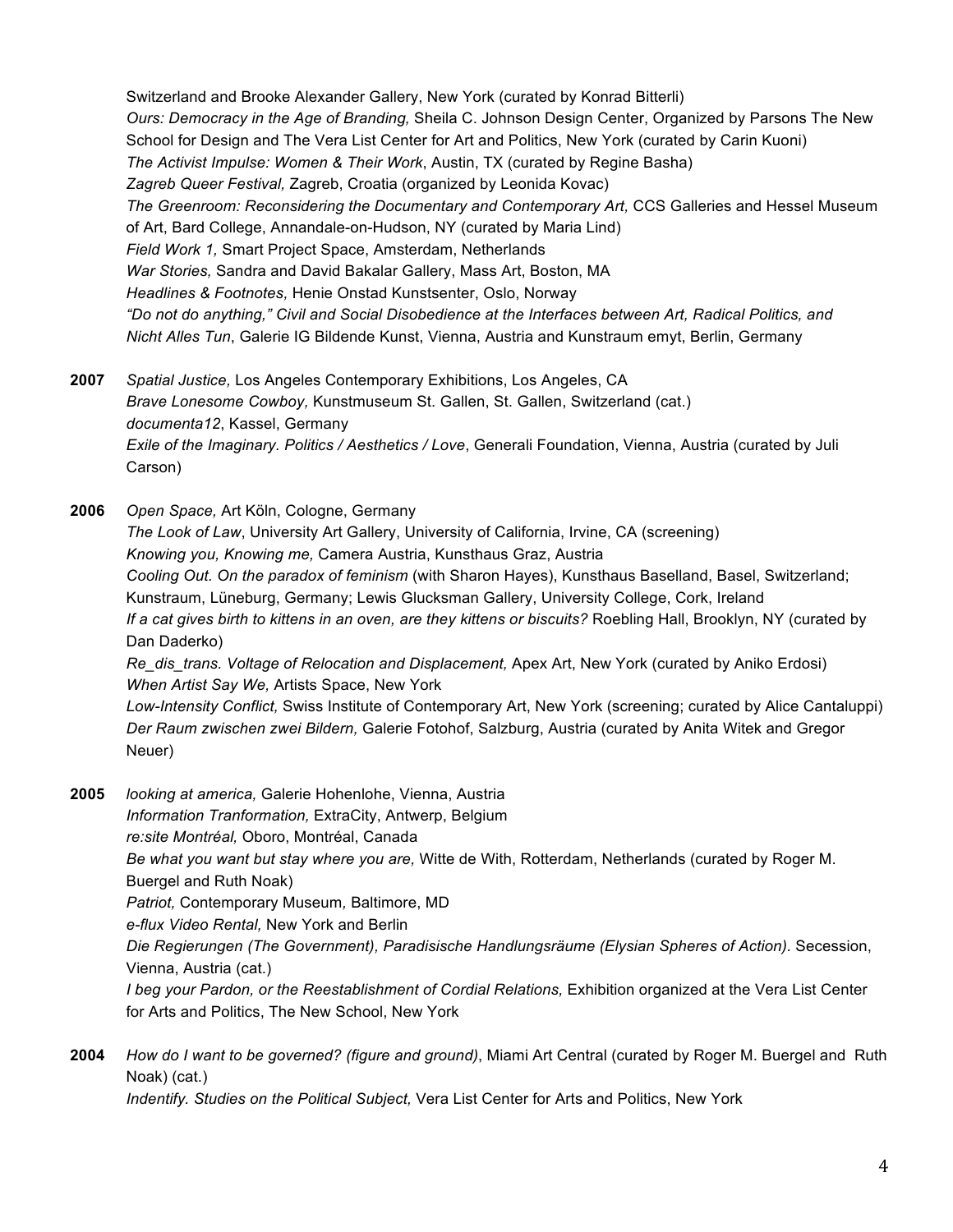*Me, Myself and I,* Kunstmuseum St. Gallen, St. Gallen, Switzerland *Teasing Minds,* Kunstverein München, Munich, Germany (curated by Maria Lind) *External Affairs,* PS122 Gallery, New York *The Freedom Salon,* Deitch Projects, New York *Open House,* O.K. Center, Linz, Austria (cat.) *Gelebte Bedingungen,* Kaskadenkondensator, Basel, Switzerland (curated by Alice Cantaluppi)

- **2003** *The American Effect,* Whitney Museum of American Art, New York (cat.) *Western: Terms of Use,* Charlottenborg, Copenhagen, Denmark (cat.) *Between Spaces,* Centro Cultural Andratx, Mallorca, Spain *Between Spaces,* Galerie Asbaek, Copenhagen, Denmark *Usted está aquí (You are here),* Espacio La Rebeca, Bogotá, Colombia *Opening,* Andrew Kreps Gallery, New York
- **2002** *En Route,* Serpentine Gallery, London, Great Britain (cat.) *Organisationen,* Skuc Gallerija, Ljubljana, Slovenia (curated by Roger M. Buergel and Ruth Noak) *Hausordnung,* Stadthaus Ulm, Ulm, Germany (curated by Katrina Menzel, Antje Krause-Wahl) *Manifesta4,* Frankfurt, Germany *Over the Moon* (with Ulrike Feser)*, Große Gefühle zwischen Inszenierung und Authentizität,* Künstraum Kreuzberg / Bethanien, Berlin, Germany *Preisträger des Medienkunstpreises, Kunstadapter 2002,* Kunstverein Wiesbaden, Wiesbaden, Germany *Social Sectors,* Kunsthalle Exnergasse. Vienna, Austria (cat.) *The Captain's Road,* Dublin, Ireland *Stepping Back, Moving Forward,* Pittsburgh Center for the Arts, Pittsburgh, PA (curated by William Stover)
- **2001** *The Subject and Power (the lyrical voice),* Central House of Artists, Moscow, Russia (curated by Roger M. Buergel)
- **2000** *Unconscious Documentaries,* Von Lintel & Nusser Gallery, New York (curated by Paul Ha) *Selections,* LFL Gallery, New York (curated by Dean Daderko) *Open Studio,* Whitney Independent Study Program, New York
- **1999** *Architorture,* White Columns, New York (curated by Paul Ha) *Raumgrenzen.Spacelines,* Raum 1 / Galerie Hubert Winter, Vienna, Austria (curated by Barbara Clausen) *Office,* Staff Gallery, New York (curated by Regine Basha) *Parking,* Mayday Production, Highbridge Park, New York *Andrea Geyer, Tim Maul, Clara Williams.* Gallery Pierogi 2000, Brooklyn, NY (curated by Tim Maul)
- **1998** *A streetwalk named desire,* Kunstraum Luzern, Lucern, Switzerland *Archive,* Christchurch, New Zealand *Kunst Preis*, Sparkasse Recklinghausen*,* Recklinghausen, Germany
- **1997** *Hjem til Fremtider (Home for the Future),* Dansk Arkitekturcenter Gammel Dok, Copenhagen, Denmark *Kiosk.* Downtown Arts Festival, New York *Ulrike Feser, Andrea Geyer, Wolfgang Staehle,* Galerie Conrads, Düsseldorf, Germany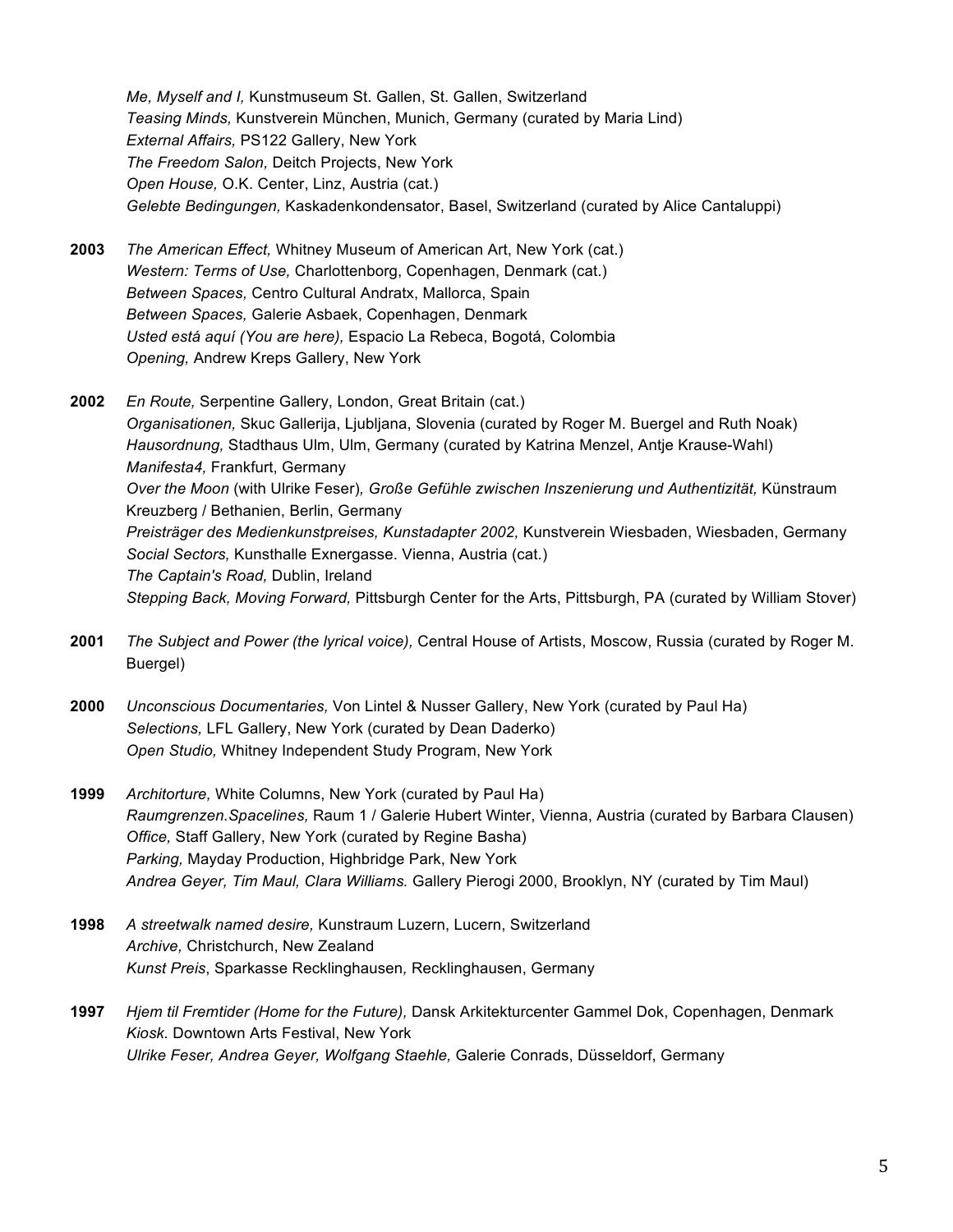#### **PERFORMANCES**

- **2012** *Stage It! (part one).* Stedelijk Museum Amsterdam, Netherlands. *Comrades of Time.* performance as part of "A survey is a process of Listening," Whitney Museum of American Art. Part of the 2012 Whitney Biennial's performance program organized by Arika. http://arika.org.uk/events/survey-process-listening
- **2010** *Human Rights Conference: Confronting Images and Testimonies,* Wexner Center, Columbus, OH
- **2008** *Spiral Lands / Chapter 2.* Modern Mondays, The Museum of Modern Art, New York *Ours: Democracy in the Age of Branding.* Sheila C. Johnson Design Center, Vera List Center for Art and Politics, The New School, New York (curated by Carin Kuoni)
- **2004** *Go heal yourself. The Flick Collection will be closed.* Hebbeltheater, Berlin, Germany

### **LECTURES**

**2013** Artist Talk, in conjunction with the *Images Festival*, Images Hub / Urbanspace Gallery, Toronto. *Mining The Archives for a Feminist Pre-History.* Presentation and discussion with Sabine Breitwieser in conjunction with The Feminist Art Project and College Art Association. Saturday, February 16, 2013. The Brooklyn Museum.

**2012** *Poetics of Anxiety and Security: the Problem of Speech and Action in Our Time*, Conference in collaboration with Birkbeck, School of Law and The Birkbeck Institute for the Humanities. Serpentine Gallery, London *How Can Art Effect Political Change?* Panel Discussion presented by apexart and Vera List Center for Art and Politics, October 2, 2012. The New School, New York *Things Have Changed.* Art Practice, Activism, and Pedagogy: Some Feminist Views*.* April 5th, 2012. Parsons the New School for Design *Notes on Lilly Bliss, Mary Sullivan and Abby Rockefeller.* Women Make Modern*.* April 5th/6th, 2012. Art History Department. Yale University, New Haven *History from within.* The Core Lecture Series. April 6, 2012. Glassell School of Arts, The Museum of Fine Arts, Houston, TX *9 Scripts from a Nation at War.* Modern Mondays*.* April 30, 2012*.* Museum of Modern Art, New York *Spiral Lands: Un-learning Visual Regimes.* May 6th, 2012. Frieze Art Talks*,* Frieze Art Fair, New York

- **2011** *Spiral Lands: Un-learning Visual Regimes.* Essentially Indigenous? National Museum Of the American Indian. May 6th, 2011. New York *The Infinite Repetition of Revolt The Infinite Repetition of Revolt: Conceptual Art as Memory,* Panel on *Conceptualism-as-Medium: The Poetics of Critique*, College Art Association (CAA), New York *Feminism/Nationalism,* Brussel, Belgium
- **2010** *Conversations with Contemporary Artists*. Moderated by Glenn D. Lowry. March 31, 2010. Museum of Modern Art, New York.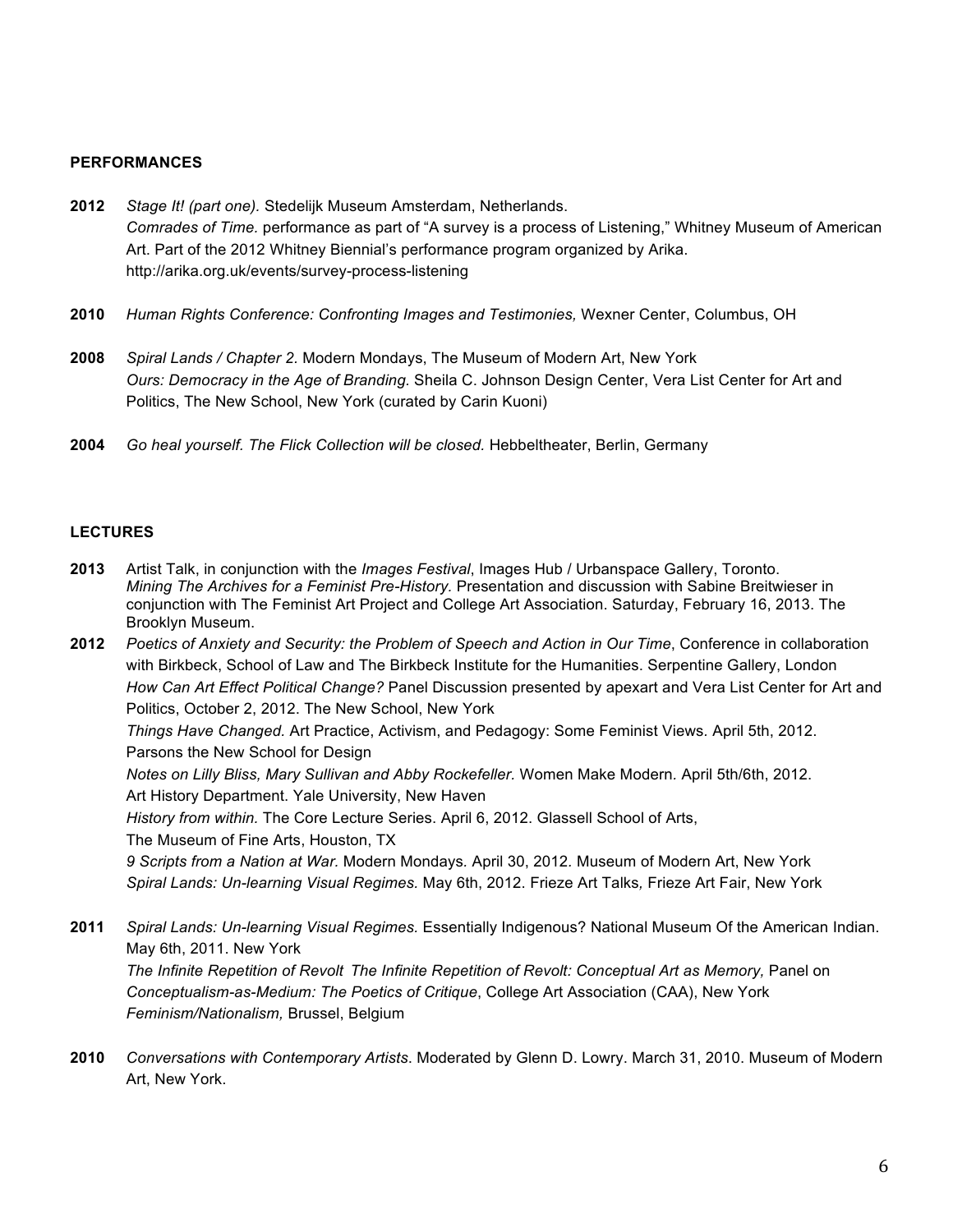*Enemy Combatant Status Review Tribunals*. (with Sharon Hayes and Ashley Hunt) Human Rights Conference: Confronting Images and Testimonies*.* March 4th, 2010. Wexner Center, Columbus, OH

- **2009** *Solemny Proclaimed.* Art Matters Now. October 17th, 2009. Art Matters Foundation, New York *Criminal Case 40/61: Reverb.* Revolutions in Public Practice, Panel on *Activating Public Memory*. September 16th, 2009. Creative Time Summit at the New York Public Library, New York Transpedagogy, May 15, 2009. Think Tank at The Museum of Modern Art, New York *Zones of Conflict*, Symposium *Image Wars: Conflict, Media, Globalization*, January 30th, 2009. Pratt Manhattan Gallery, New York *Unreal Asia,* Panel on *The Spectre of the Avant-Garde*, May 3rd, 2009. International Film Festival, Oberhausen, Germany
- **2007** *Land Grab*, Workshop on *Strategies of Occupation: Grabbing Land and the Political Agency of the Artist,* Apex Art, New York *9 Scripts from a Nation at War* (collaboration with Sharon Hayes, Ashley Hunt, Katya Sander and David Thorne), Vera List Center for Art and Politics, The New School, New York
- **2005** *Artist and Influence*. Conversation with Yvonne Rainer, Hatch-Billops Collection, New York
- **2004** *Identify! or Studies on the Political Subject,* Exhibition organized at the Vera List center for Arts and Politics, The New School, New York

### **SELECTED PUBLICATIONS / CRITICAL WRITING**

**2012** To the Arts, Citizens!, Serralves, Museu de Arte Contemporanea de Serralves (Portugal, 2012) p. 88-91. Text for publication *Dialogue-On the Politics of Voice*, by Mary Kelly and Cecilia Widenheim, (Stockholm: Axl Books) January 2012.

5 Questions for Contemporary Practice with Andrea Geyer," Art: 21 Blog, by Thom Donovan, February 28th, 2012. http://blog.art21.org/2012/02/28/5-questions-for-contemporary-practice-with-andrea-geyer/

Text for performance still "Everything Else Has Failed! Don't You Think it's Time for Love*?," Sharon Hayes: There's So Much I Want to Say to You,* Whitney Museum of American Art, New York (catalogue).

"I See and I Feel and I Don't Comprehend: A Study in the Search for Infinity," *Josiah McElheny: Some Pictures of the Infinite, (*The Art Institute of Contemporary Art/Boston: HatjeCantz) p. 118-119.

*Imagine to be Here, Right Now*, "Call and Response," *Triple Canopy*, Issue 15, February 2012.

- **2011** "Imagine to be Here, Right Now," *Triple Canopy*, Issue 15- Negative Infinity, "Call and Response", December 2011. "Script Anna/Comrades of Time," *Cookbook for the Revolution*, Venice Biennial (catalogue). **"**Spiral Lands," *Conveyor*, Spring 2011.
- **2010** "Welcome to Turtle Island," introduction by Jeff Derksen, *Roulotte:08 Colonialisms,* Barcelona, Spain. *"The Club of Visionaries,"* in *The Lightclub,* by Josiah McElheny, (Chicago: University of Chicago Press).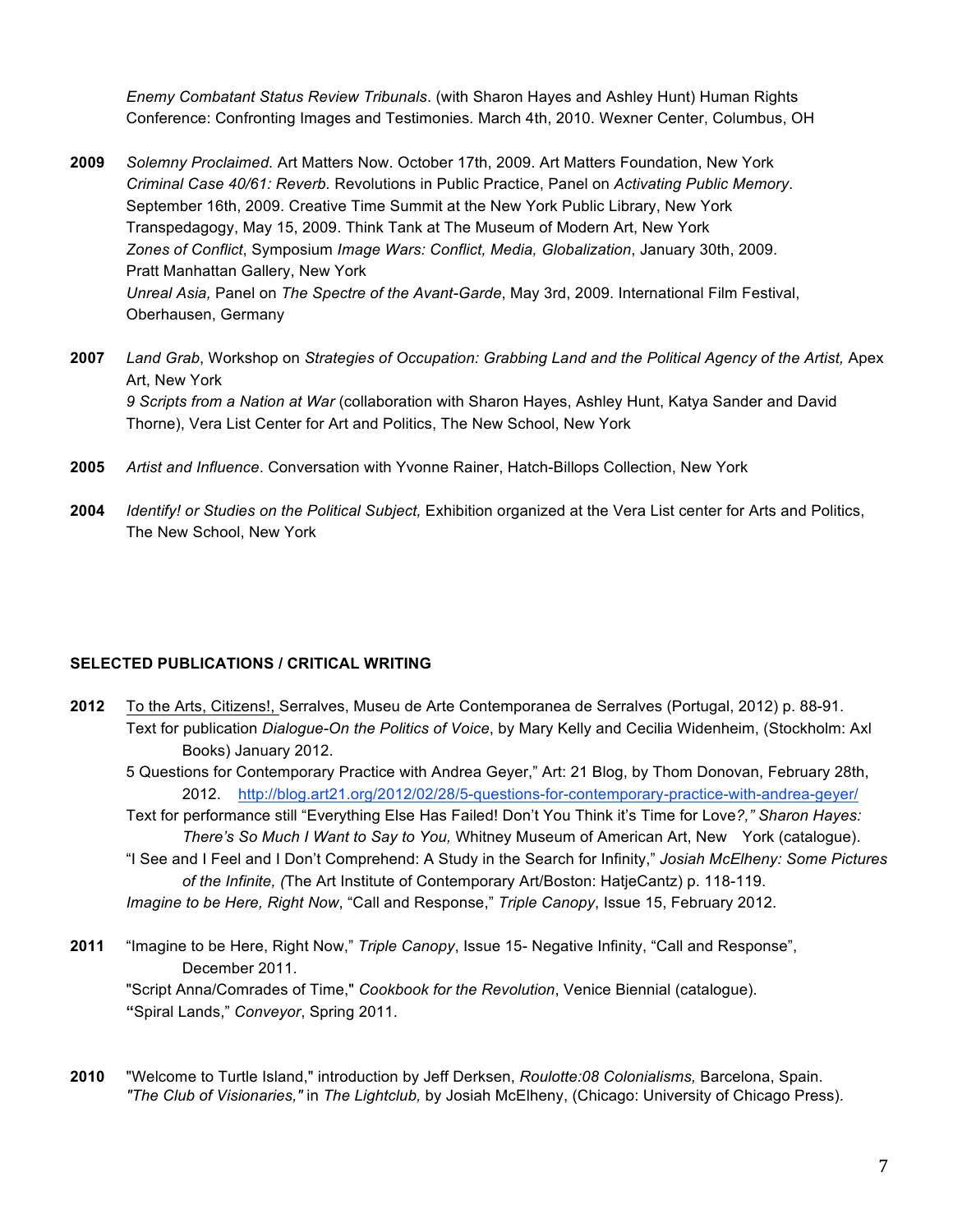- **2009** *An Idea-Driven Social Space,* Grey Room, Issue 35, Spring 2009. *Andrea Geyer/Sharon Hayes*, Kunstmuseum St.Gallen, Kehrer Verlag, Nürnberg (cat.) SESSIONS 4: TEXT, New York. "I Beg Your Pardon," in *Considering Forgiveness*, edited by Aleksandra Wagner with Carin Kuoni and Matthew Buckingham, (New York: The Vera List Center for Arts and Politics at The New School, 2009).
- **2008** "Welcome to Turtle Island," *Autoportret*, Malopolska Institute of Culture, Poland. *Spiral Lands / Chapter 1*, edited by Thomas Zander, Köln, hrsg. von Koenig Books Ltd., London. "Companions of Exile," ed. by Thierry Baudouin, *Multitudes #31*, January 2008, Amsterdam. *Queen of the Artists' Studios*, Art in General, New Commissions Program, New York. (Artist Book)
- **2007** *Queen of the Artists' Studios: The Story of Audrey Munson. Intimate Secrets of the Studio Life Revealed by the Most Perfect, Most Versatile, Most Famous of American Models, Whose Face and Figure Have Inspired Thousands of Modern Masterpieces of Sculpture and Painting*, Art in General, New York. (Artist Book)
	- *The Artist as a Public Intellectual?* Akademie der Künste in collaboration with the Friends of the Secession, Vienna, Austria.
- **2006** *Working,* A conversation between Andrea Geyer, Sharon Hayes, Ashley Hunt, Maryam Jafri, Kara Lynch, Ulrike Müller, Valerie Tevere, David Thorne and Alex Villar. Published online: http://www.artwurl.org/aw\_interviews.html.
- **2004** *The Artist as an Intellectual?,* Akademie der Künste in collaboration with Secession, Vienna, Austria.

#### **BIBLIOGRAPHY**

- **2013** Jamie Hanton, "True Stories / Scripted Realities," *Circuit: Artist Film and Video Aotearoa New Zealand*, January 2013.
- **2012** Lawrence McDonald, "Expanding Video. True Stories: Scripted Realities." *Illusions: New Zealand Moving Image and Performing Arts Criticism*, Issue 43/44, September 2012, 65-69. Franic Hunger, "Andrea Geyer: Comrades of Time," *Nothere*, http://nothere.irmielin.org, 2012. John Hurrell, "Art Production as Film Set," *eyecontactsite*.com, April 16, 2012. Karen Rosenberg**, "**Homages and Soapboxes Mix and Mash It Up: Sharon Hayes Solo Show at the Whitney, *The New York Times*, June 28, 2012. Marcelline Block, "The Aesthetics of Migration," *Afterall (online),* May 30, 2012. Juli Carson, "Aesthetics of Repetition: A Case for Oscar Masotta," *X-TRA*, volume 14, number 3, Spring 2012.
- **2011** Catherine L. Benamou, "Andrea Geyer: Criminal Case 40/61: Reverb," *X-TRA*, Volume 13, Number 4, Summer 2011, 34-41. Niels Van Tomme, "Where Do We Migrate To?," in Issues in Cultural Theory #14, ed. Niels Van Tomme, University of Maryland, Center for Art, Design and Visual Culture, Baltimore (cat.) Juli Carson, "Criminal Case 40/61: Reverb," in *The Limits of Representation: Psychoanalysis and Critical Aesthetics*, (Argentina: Letra Viva, 2011) p.179-184.
- **2010** *To the Citizens.* Serralves Museum. Porto, Portugal (cat.)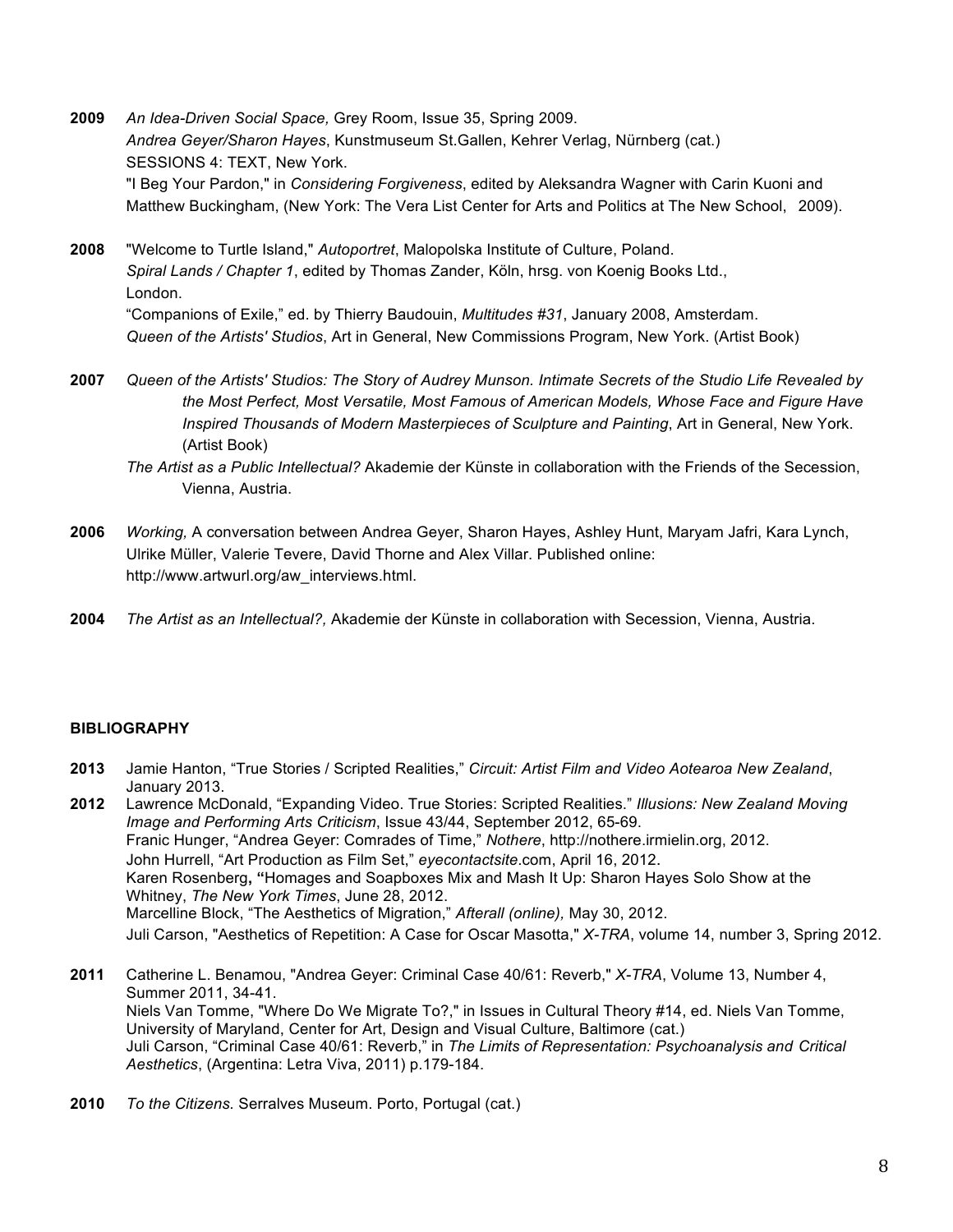*29ª Bienal de São Paulo*. São Paulo, Brazil (cat.) *Bucharest Biennial 4* (curated by Felix Vogel), Bucharest, Romania (cat.)

- **2009** *Andrea Geyer/Sharon Hayes*, Kunstmuseum St.Gallen, Kehrer Verlag, Nürnberg (cat.) Susanne Leeb, "Antiromantic Conceptualism: Uber 'Spiral Lands/Chapter 1' by Andrea Geyer," *Texte Zur Kunst*, Issue 73, March 2009.
- **2008** Janet Catherine Berlo, introduction to *Andrea Geyer / Spiral Lands / Chapter 1,* by Andrea Geyer, *(London:* Koenigs Books, 2008), I-XIII. Johanna Burton, "So Above, So Below: Andrea Geyer's Audrey Munson," in *Andrea Geyer: Queen of the Artists' Studios,* (New York City: Art in General, New Commissions Program XII, 2008) 75-79. Janet Catherine Berlo, introduction to *Andrea Geyer / Spiral Lands / Chapter 1*, by Andrea Geyer, (London: Koenigs Books, 2008), I-XIII. *50 Moons of Saturn*, T2 Torino Triennale (cat.), ed. by Daniel Birnbaum, Italy. Ian White, "One Script for '9 Scripts from a Nation at War,'" *Afterall*, Summer 2008. *Headlines & Footnotes*, ed. by Caroline M. Ugelstad, Henie Onstad Kunstsenter, Norway (cat.)
- **2007** Cynthia Chris, "Geschichten Erzählen und übersetzen," *Springerin*, Band XIII, Heft 4 –Herbst 2007, Austria. Julia Bryan-Wilson,"Changing the Subject," *Artforum*, October 2007, New York. Jeff Derksen, *"Andrea Geyer," Documenta12,* Catalogue, Kassel, Germany. *Documenta12,* Picture Book/contributing photographer, Kassel, Germany. *Brave Lonesome Cowboy,* Catalogue, Kunstmuseum St. Gallen, St. Gallen, Switzerland. Parveen Adams, *"Art and the Time of Repetition," Exile of the Imaginary: Politics / Aesthetics / Love,* ed. Juli Carson, Exhibition Catalogue, (Vienna: Generali Foundation, 2007).
- **2005** *Regierungen,* Paradisische Handlungsräume, Secession, Vienna. (cat.)
- **2004** *Starship,* From the notebooks: Audrey Munson. *Space Program,* Lower Manhattan Cultural Council. *Scapes,* Basic Cartography. (Notes. September 2004) Roland Schony, *"Parallax" in Open House: Art and the Public Space*, OK Center for Contemporary Art, Austria (cat.)
- **2003** *The American Effect,* Exhibition Catalogue, The Whitney Museum of American Art, New York. (cat.) *Andrea Geyer,* Secession, Vienna, Austria. (cat.)
- **2002** *On Route,* Serpentine Gallery, London, Great Britain. (cat.) *Medienkunstpreis,* Kunstadapter, Wiesbaden. *Social Sectors,* Kunsthalle Exnergasse, März 2002. (cat.) *Charley,* Les Presses du Réel/Janvier. *Künstlerprotraits: Andrea Geyer*, Frankfurter Rundschau, July 15th, 2002, Kulturspiegel. *Manifesta catalogue, Shortguide*. Frankfurt. (cat.)
- **2001** Martin Conrads / Ulrich Gutmair, *Justify My Love: Andrea Geyer, Cecily Brown, Dorit Margreiter, Stefan Ettlinger, Texte zur Kunst* #42, Berlin. p. 102 William Stover, "At a Remove," *Zeitschrift des Center for Photography,* Woodstoock, p.1 Nicolas Siepen*, "*Verorte mich, ich bin ein Zeichen," *Frankfurter Allgemeine Zeitung*, 20.03.2001. p.BS6 Christa Benzer, "Andrea Geyer: Information Upon Request," *Springerin*, Band 7, Heft 1/01, Wien.